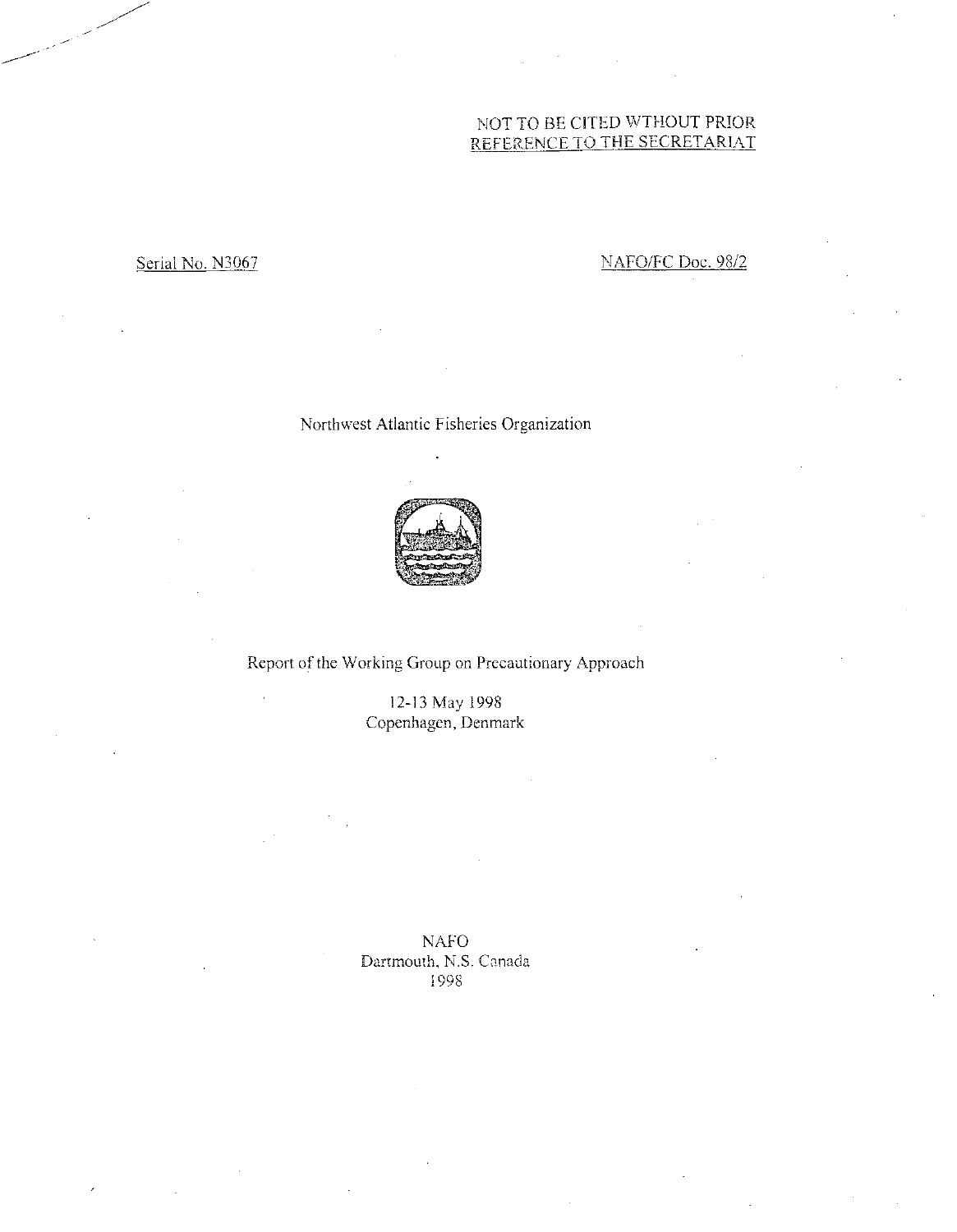# Report of the Working Group on Precautionary Approach

 $\ddot{\cdot}$ 

## 12-13 May 1998 Copenhagen, Denmark

| 1.                             |                                                                                                                               |    |
|--------------------------------|-------------------------------------------------------------------------------------------------------------------------------|----|
| 2.                             |                                                                                                                               |    |
| 3.                             |                                                                                                                               | -3 |
| 4.                             | Introduction into the concept of "Precautionary Approach"                                                                     |    |
| 5.                             |                                                                                                                               |    |
| 6.                             | Discussion of the Contracting Parties' Presentations on the<br>Possible Management Actions of Precautionary Approach          |    |
| $7_{\scriptscriptstyle{\sim}}$ | Presentation of Possible Management Actions and/or Management<br>Options for the Stocks in the NAFO Regulatory Area (from the |    |
| 8.                             |                                                                                                                               |    |
| 9.                             |                                                                                                                               | 6  |
|                                |                                                                                                                               |    |
|                                |                                                                                                                               | 6  |
|                                |                                                                                                                               |    |
|                                |                                                                                                                               |    |
|                                | Annex 3. Roles of Scientists and Fisheries Managers in                                                                        |    |
|                                |                                                                                                                               |    |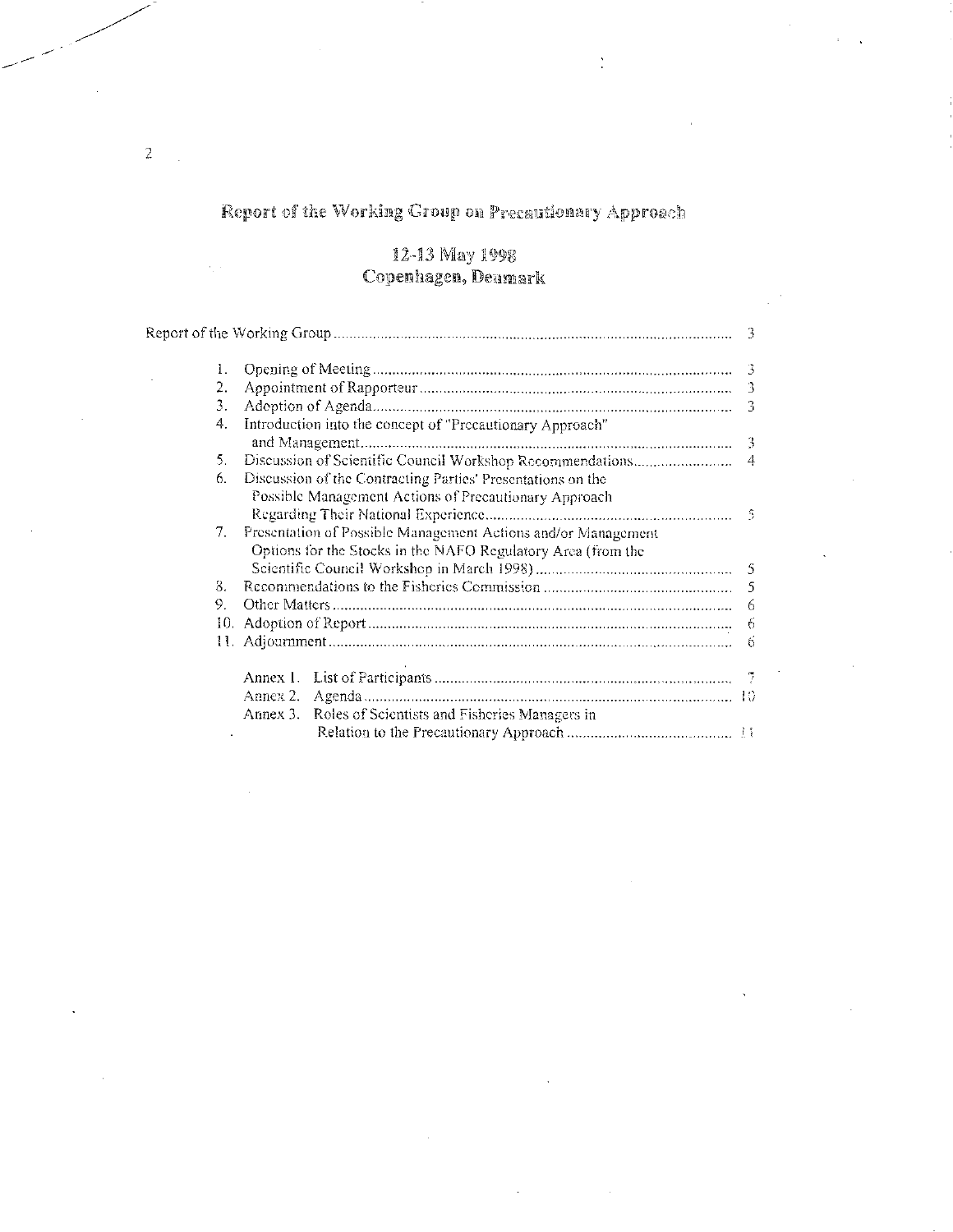### Report of the NAFO Working Croup on Precautionary Approach

The Working Group on Precautionary Approach net at Eigtveds Pakhus Copenhagen Denmark on 12-13 May 1998 to discuss recent activities of the Scientific Council as they pertain to the Precautionary Approach, and the possible implications regarding resources managed by the Fisheries Commission. The meeting was chaired by P. Gullestad (Norway) Chairman of the Fisheries Commission with H.-P. Cornus (EU) Chairman of Scientific Council as co-Chair. Representatives from Canada, Denmark (in respect of the Faroe Islands and Greenland), Estonia, European Union, Iceland, Japan, Norway, Russia. and United States of America were present (Annex I).

### 1. Opening by the Chairman, P. Gullestad (Norway)

The Chairman welcomed participants and expressed gratitude to the host Contracting Party . (Denmark in respect of the Faroe Islands and Greenland) for the invitation and excellent facilities.

### 2. Appointment of Rapporteur

B. Atkinson and B. Brodie (Canada) were appointed rapporteurs for the meeting.

### 3. Adoption of Agenda

After discussion, it was agreed that Agenda Item #5, originally worded as *Discussion of the Scientific Council Workshop recommendations ,fn their practical implementation* would be changed to read *Discussion of the Scientific Council Workshop recommendations* as it was seen to be premature to consider any possible "practical implementation" at this meeting. After this change, the Agenda was adopted as proposed (Annex 2).

4. Introduction into the concept of "Precautionary Approach" and Management

#### a) Presentation by the co-Chairman H.P. Cornus, Chairman of Scientific Council

H.-P. Comus gave an abbreviated overview of the information presented to the Fisheries Commission during the September 1997 Annual Meeting. He summarized the characteristics of the Precautionary Approach outlined in the FAO Code of Conduct and the UN Agreement on Straddling and Highly Migratory Fish Stocks. He described the concept of reference points, as well as interpretations of these by Scientific Council as adopted during their June 1997 meeting.

### h) Presentation by the Chairman P. Gullestad, Chairman of the Fisheries Commission

P. Gullestad summarized how he envisioned the concept of Precautionary Approach as a manager. He considered the concept to not yet be fully defined in that it is still often possible to more easily say what is not precautionary rather than what is. He acknowledged that there is a lot of work in this area internationally. for example in NAFO and ICES, and stressed that there needs to be co-ordination between these groups. He considered that NAFO must prioritize its activities and narrow its scope.

The areas of priority should be reference points and Harvest Control Rules (HCR's), but it is important to remember trade-offs such as economics when discussing target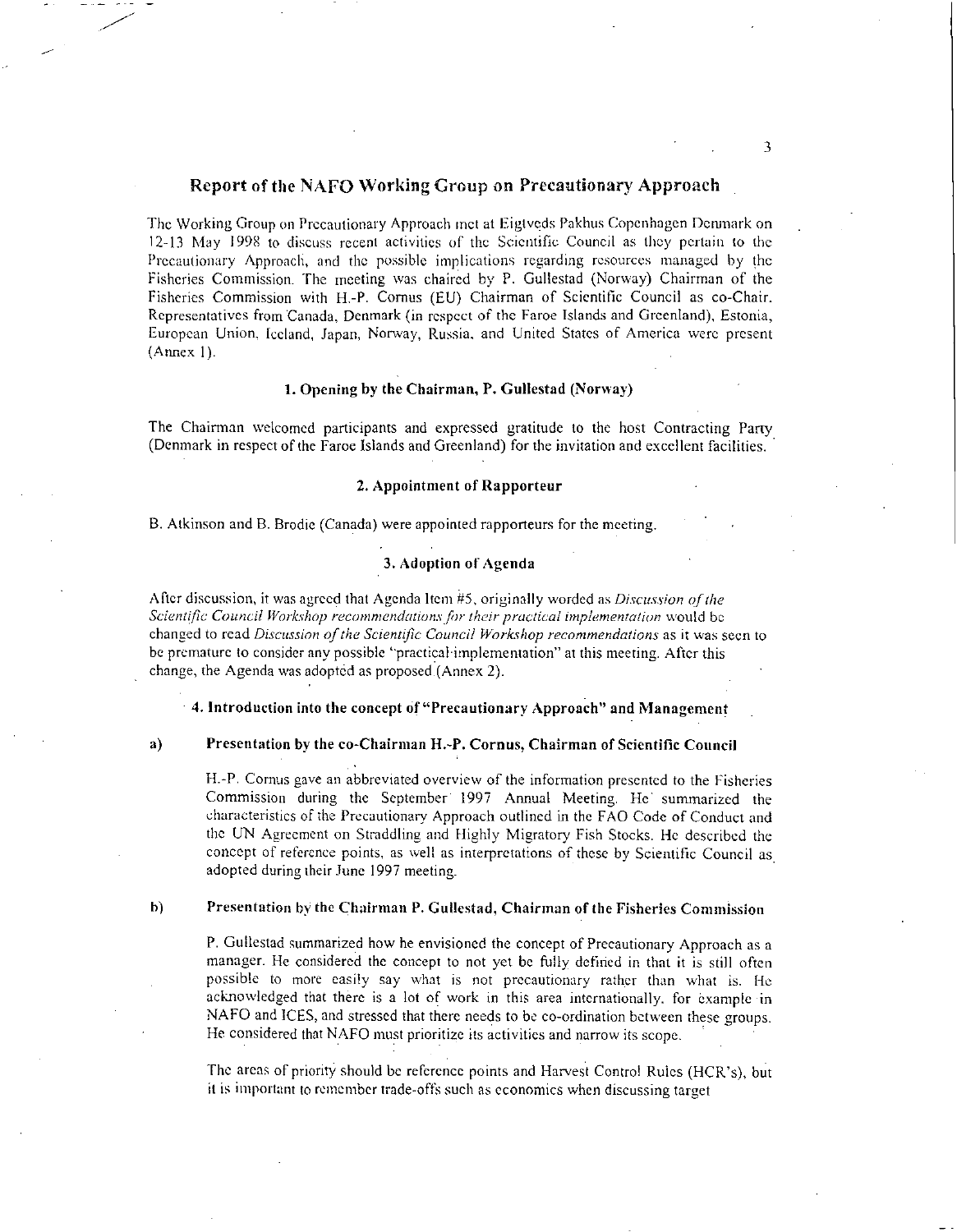reference points. He believes that we can be "stupid" but still cautious. There must also be careful consideration of limit and buffer levels of target and by-catch species.

Spawning Stock Biomass (SSB) is perhaps the most important issue at present, and the target should be a sufficiently high SSB so the chance of good recruitment when conditions are *right is high.* 

The Chairman considered that the biggest challenge faced by NAFO is the fact that at present for most stocks the SSB < SLIM, or SLIM < SSB < BBUF. Advice is needed from Scientific Council so NAFO is not faced with repeated openings and closings over the coming years. In addition there must be consideration of interactions among competing species, in particular by-catch species.

Considerable discussion followed. Delegates were appreciative of both presentations, and agreed it is important to provide feedback to Scientific Council prior to the June 1998 meeting. A number of different perspectives were put forward by delegates. It was noted that a lack of information should not be a reason to not use the Precautionary Approach and that *the* information gap should be closed as appropriate. The potential role of buffer points was emphasized in that they provide warnings before we get to the limit points. It was agreed that where buffer points are reached, remedial actions would be taken but that this may not necessarily imply automatic closures of fisheries. It was suggested that the Precautionary Approach cannot mean conservation at any cost; economic and social aspects need to be considered. It was also noted that although discussion had focussed on reference points and Harvest Control Rules, there were other possible precautionary measures such as closed areas, fish size restrictions, gear regulations and effort controls which may also be implemented. The Working Group agreed that in addition to development and implementation of Harvest Control Rules and reference points, other management tools and concepts need to be identified to enable the wide application of the Precautionary Approach within NAFO.

All delegates emphasized the importance of continued separation of the roles of science and management. For example, science should provide managers with explicit expressions of uncertainty associated with the determination of buffer reference points. The importance of consistent terminology between, for example, NAFO and ICES was also stressed.

### 5. Discussion of Scientific Council Workshop Recommendations

The co-Chairman H.-P. Cornus presented a summary of the results of the March 1998 Scientific Council Workshop on the Precautionary Approach. He indicated that it still needs approval of Scientific Council and this will take place during the June 1998 Meeting. The requirement for this approval is the reason there are no specific recommendations included in the report at present.

Delegates thanked the Chairman of Scientific Council for the report and discussed various aspects of it. Again the issue of respective roles of scientists and managers was raised and discussed (see item following). It was considered that some specific examples of Harvest Control Rul6s are needed in order to better understand the meaning of this concept although these are ultimately the domain of managers. Also, we must be careful not to be too rigid because it is important that industry and fishermen "buy into" the concepts.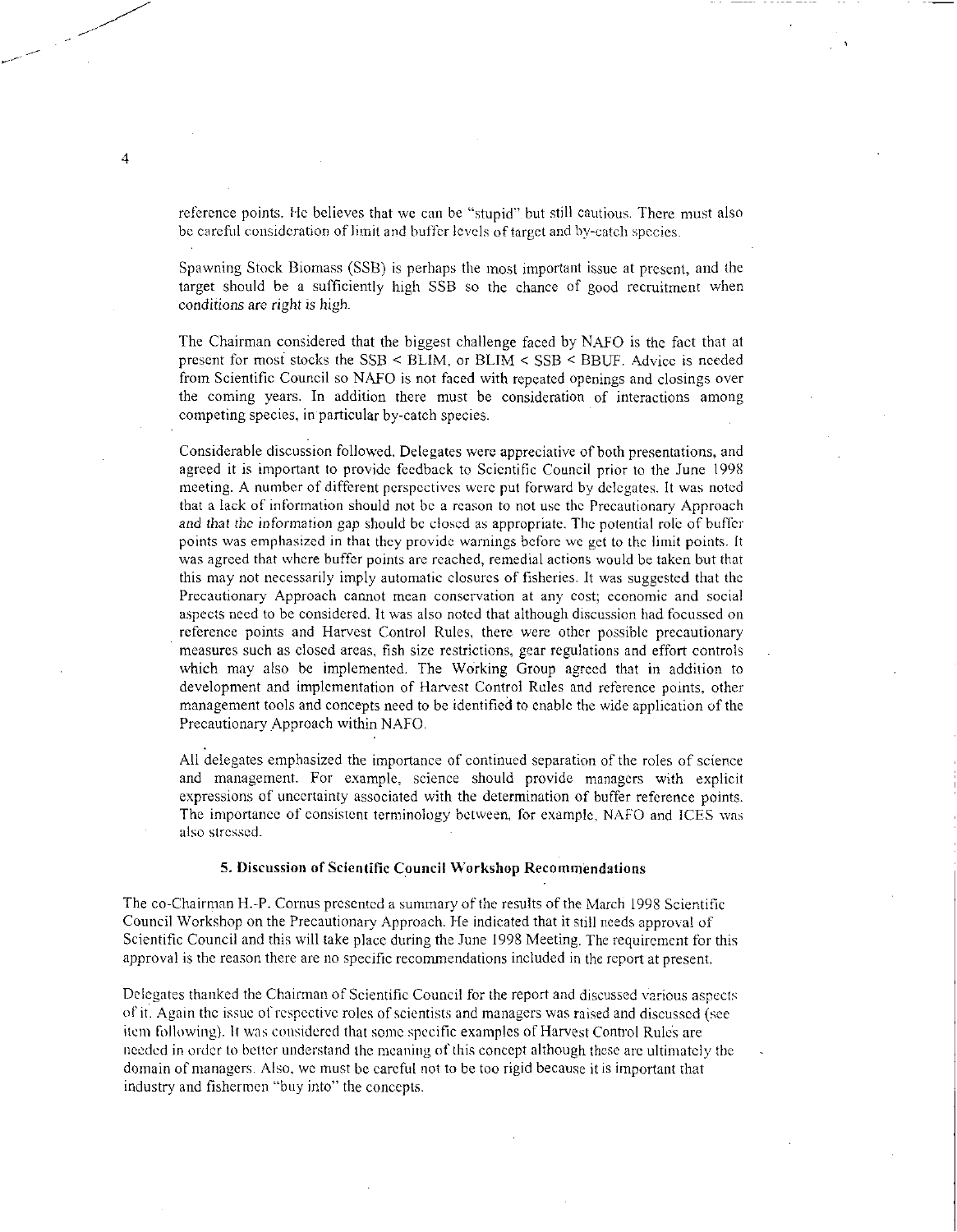### **6. Discussion of the Contracting Parties' Presentations on the Possible Management Actions of Precautionary Approach Regarding Their National Experience**

Various Contracting Parties summarized current activities in relation to the Precautionary Approach. The activities included both national and international interactions. Some important perspectives common to all activities included open and transparent discussions, other considerations beyond reference points (closed areas, mesh sizes, landing sizes, fleet capacity, etc.), pre-established control rules, and flexibility to encourage support from fishermen.

### **7. Presentation of Possible Management Actions and/or Management Options for the Stocks in the NAFO Regulatory Area (from the Scientific Council Workshop in March 1998)**

### **a) Relations between management objectives and advice on precautionary approach**

The Working Group was not in a position to discuss specifically possible management actions or the relationships between management objectives and advice during the meeting. Nonetheless, the Working Group considered it important to clarify the respective roles of scientists and managers in the process of implementation of the Precautionary Approach. Therefore the respective roles were discussed and are tabulated in Annex 3.

### **8. Recommendations to the Fisheries Commission**

The Working Group on Precautionary Approach would like to express its gratitude to the Scientific Council Workshop for producing the Report on the Precautionary Approach to Fisheries Management (NAFO SCS Doc.98/1).

Taking into account the broad range of issues relevant for the Precautionary Approach, it is a difficult task to recommend a limitation of future work on the concept. However, taking the Report of the Scientific Council Workshop as a point of departure, the Working Group on Precautionary Approach recommends to the Fishery Commission that priority for the Scientific Council be given to the following issues:

- Standardisation of concepts/nomenclature/abbreviations/definitions between ICES, NAFO and FAO as appropriate.
- Estimation of limit reference points
	- Biomass, specifically Blim and Bbuf
	- Fishing mortality, specifically Him and Fbuf
- Calculate limit reference points and security margins which offer a high probability of not approaching established limit reference points
- Give the information as reflected in Figure 14a and 15 of the Workshop Report for as many stocks as possible.
- Review the Harvest Control Rule (HCR) concept provided by the Scientific Council Precautionary Approach Framework (SCS Doc 97/12, Scientific Council Report 1997, page 35), considering the respective responsibilities of scientists and managers.
- Give additional examples of reopening simulations for 31-NO American Plaice.
- Continuation of this Working Group as an instrument for a dialogue with the Scientific Council.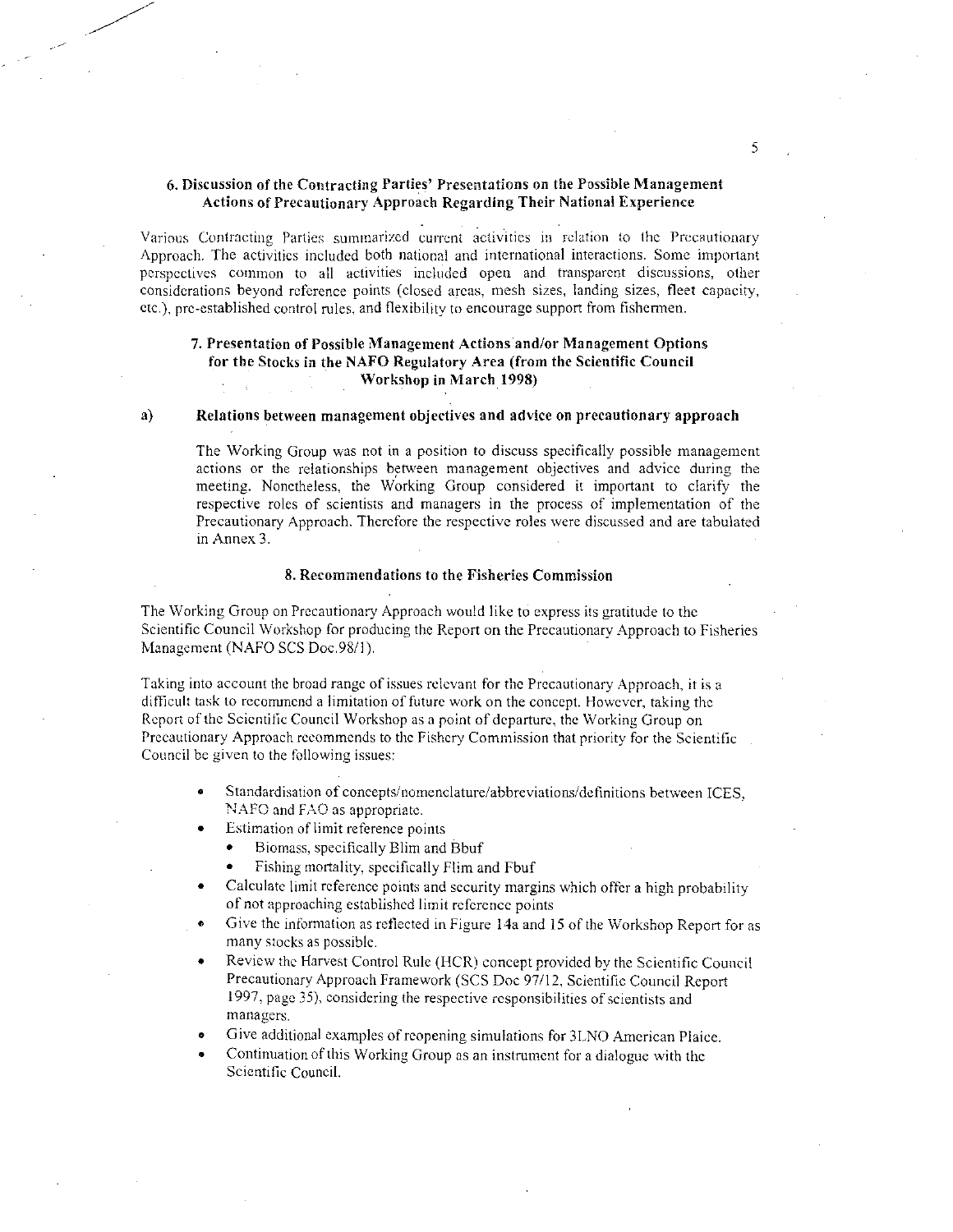### 9. Other Matters

There were no other matters raised during the meeting

### 10. Adoption of Report

The report was adopted after minor modifications by the Working Group.

### 11. Adjournment

The Chair and co-Chair expressed their gratitude to all participants for making the meeting a success. Gratitude was extended to the NAFO Secretariat for their assistance during the meeting. There being no further business, the meeting was adjourned at 1325 hrs on May 13.

 $\mathcal{L}^{\mathcal{L}}$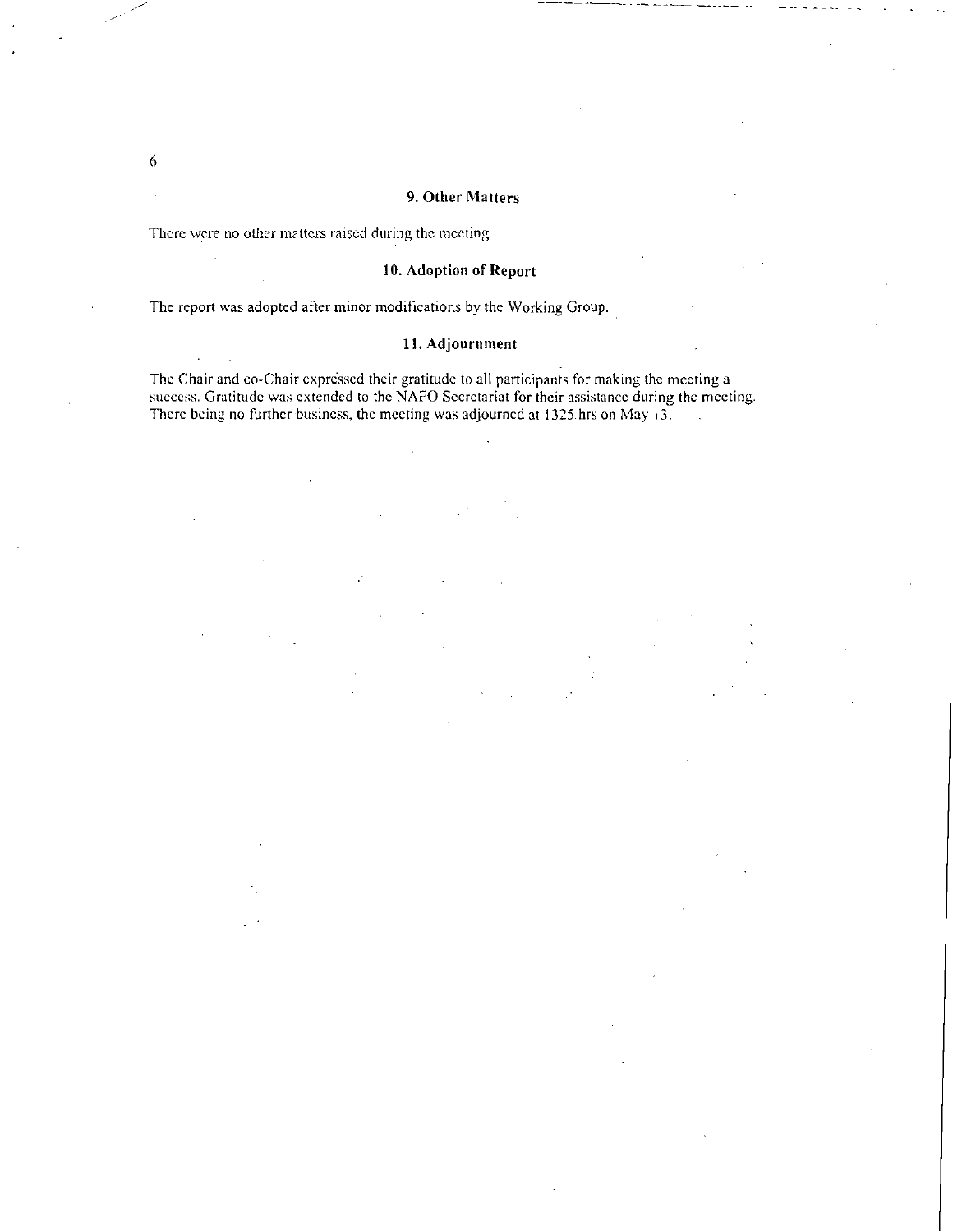# Annex 1. List of Participants

7

#### CANADA.

#### Head of Delegation

J. Robichaud, Director General, Resource Management, Fisheries Management, Dept: of Fisheries and Oceans, 200 Kent Street, Ottawa, Ontario KlA 0E6

#### **Advisers**

C. J. Allen, Resource Management, Dept. of Fisheries and Oceans, 200 Kent St., Ottawa, Ontario K I A 0E6 D. B. Atkinson, Northwest Atlantic Fisheries Centre, I'. O. Box 5667, St. John's, Newfoundland A1C 5X I W. B. Brodie, Northwest Atlantic Fisheries Centre, P.O. Box 5667, St. John's, Newfoundland A IC 5X I D. Rivard, Fisheries Research Br., Fisheries and Oceans, 200 Kent St., Ottawa. Ontario K! A 0E6

#### DENMARK (in respect of Faroes and Greenland)

#### Head of Delegation

E..Lemche, Director, Gronlands Hjemmestyre, Pilestraede 52, Box 2151, Copenhagen, Denmark

#### Alternate

A. Kristiansen, Ministry of Fisheries, P. O. Box 64, FR-I 10 Torshavn, Faroe Islands

#### Advisers

C. Benner, Directorate for Fisheries, P. 0. Box 269, 3900 Nuuk, Greenland

D.Jensen, Gronlands Fiskerilicenskontrol, Postbox 501, DK-3900 Nuuk, Greenland

0. A. Jorgensen, Greenland Institute of Natural Resources, Pilestraede 52, Box 2151, Copenhagen K, Denmark

M. T. Nedergaard, Gronlands Fiskerilicenskontrol, Postbox 501, DK-3900 Nuuk, Greenland •

#### ESTONIA

#### Head of Delegation

T. Saat, Estonian Marine Institute, 32 Lai Street, EE-0001, Tallinn

#### EUROPEAN UNION (EU)

#### Head of Delegation

F. Wieland, European Commission, Directorate General for Fisheries, Rue de la Loi 200, B-I049 Brussels, Belgium

#### Advisers

0. Hagstrom, European Commission, Directorate General for Fisheries, Unit C-1, 200 Rue de la Loi, B-1049 Brussels, Belgium

F. Florindo, Council of the European Union, 175 Rue de la Loi, B-1040 Brussels, Belgium

N. Cumberlidge, Fisheries III, Nobel House, 17 Smith Square, London SWIP 31R, United Kingdom .

S. Feldthaus, Ministeriet for Fodevarer, Landbrug & Fiskeri, Holbergsgade 2, 1057 Copenhagen, Denmark

J. Gilon, Ministere de l'Agriculture et de la Peche, Direction des Peches Maritimes, 3 Place de Fontenoy, 75007 Paris, France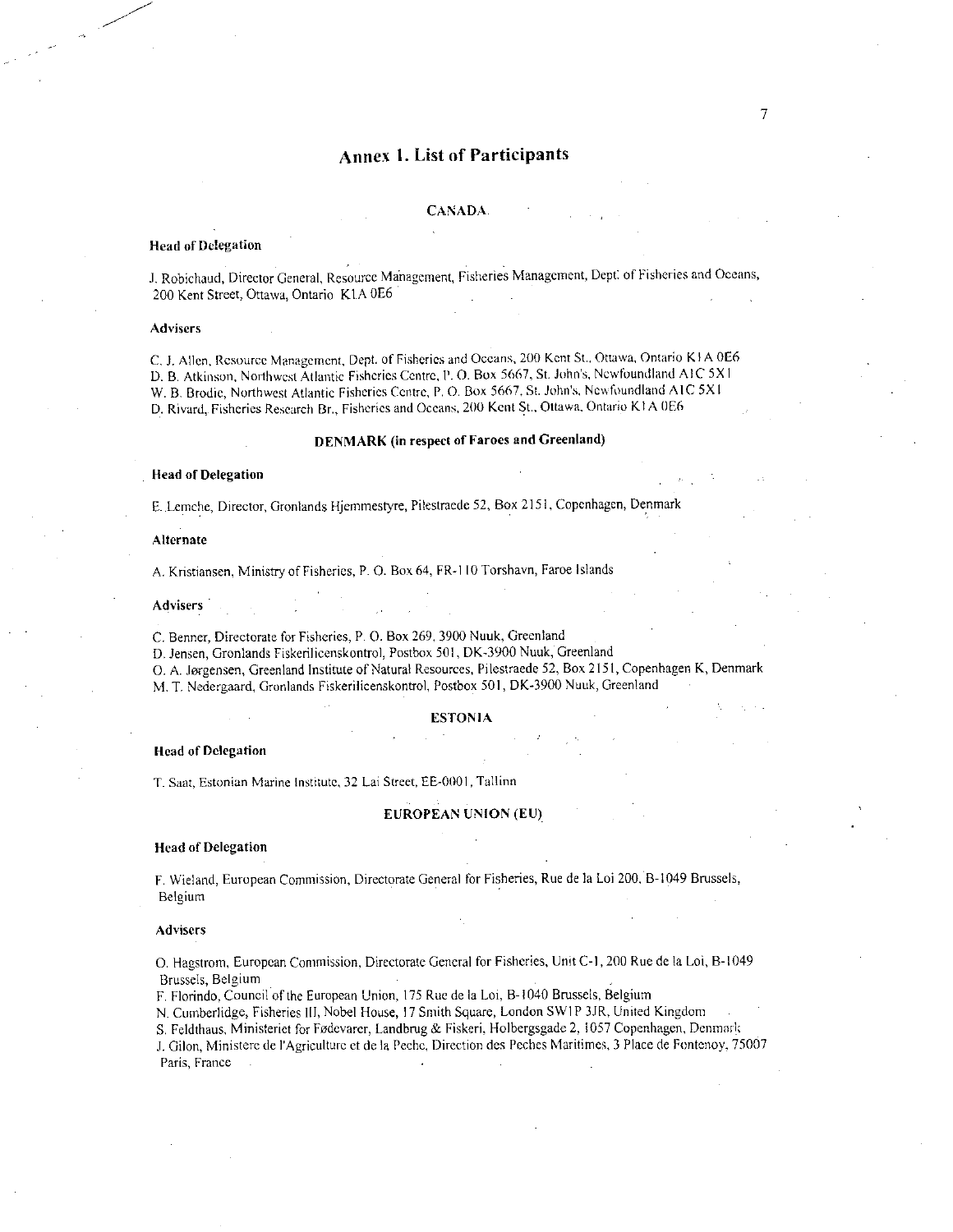H.-C. von Heydebrand, Bundesministerium fur Ernahrung, Landwirtschaft und Forsten, Rochusstr. 1, D-53123 Bonn, Germany

H.-P. Cornus, Institut für Seefischerei, Palmaille 9-D-22767, Hamburg, Germany

M. Rafael, Ministerio de Agriculture, Desenvolvimento Rural e Pcscas, D.G.P.A., Edificio Vasco de Gama -Alcaniara, 1400 Lisbon: Portugal

C. Dominguez, Secretaria General de Pesca Maritima. Jose Ortega y Gasset, 57, 28006 Madrid, Spain

M. I. Aragon, Secretaria General de Pesca Maritima, Jose Ortega y Gasset, 57, 28006 Madrid, Spain

E. de Cardenas, Instituto Espanol de Oceanografia, Avenida de Brasil 28020 Madrid, Spain

R. Akesson, Ministry of Agriculture, 10333 Stockholm; Sweden

#### **ICELAND**

### **Head of Delegation**

A. Halldorsson, Ministry of Fisheries, Skulagata 4, 150 Reykjavik

#### **JAPAN**

### **Head of Delegation**

K. Yonezawa, c/o Fishery Division, Economic Affairs Bureau, Ministry of Foreign Affairs, 2-2-1 Kasumigaseki, Chiyoda-ku, Tokyo

#### **Advisers**

M. Oi, Far Seas Fisheries Div., Fisheries Agency, I-2-1 Kasumigaseki, Chiyoda-ku, Tokyo-

N. Takagi, Japan Deep Sea Trawlers Association, Ogawacho-Yasuda Bldg. 601, 6 Kanda Ogawacho, 3-Chome Chiyoda-ku 101, Tokyo

S. Uno, **International** Affairs Div., Fisheries Agency of Japan, 1-24 Kasumigaseki, Chiyoda-ku, Tokyo

#### **• NORWAY**

#### **Head of Delegation**

**P.** Gullestad, Directorate of Fisheries, P. O. Box 185, N-5002 Bergen

#### **Alternate**

T. Lobaeh, Directorate of Fisheries, P. O. Box 185, N-5002 Bergen

#### **Advisers**

P. Sandberg, Directorate of Fisheries, P. **0.** Box 185, N-5002 Bergen S.-A. Johnsen, Directorate of Fisheries, P. O. Box 185, N-5002 Bergen

#### **RUSSIA**

#### **Head of Delegation**

V. N. Solodovnik, Ministry of Agriculture and Food of the Russian Federation, Fisheries Dept., **12**  Rozhdestvensky Boul., Moscow 103031

#### **Advisers**

V. K. Babayen, Head of Laboratory for System Analysis of Fishery Resources, VNIRO, V. Krasnoselskaya 17, Moscow 107140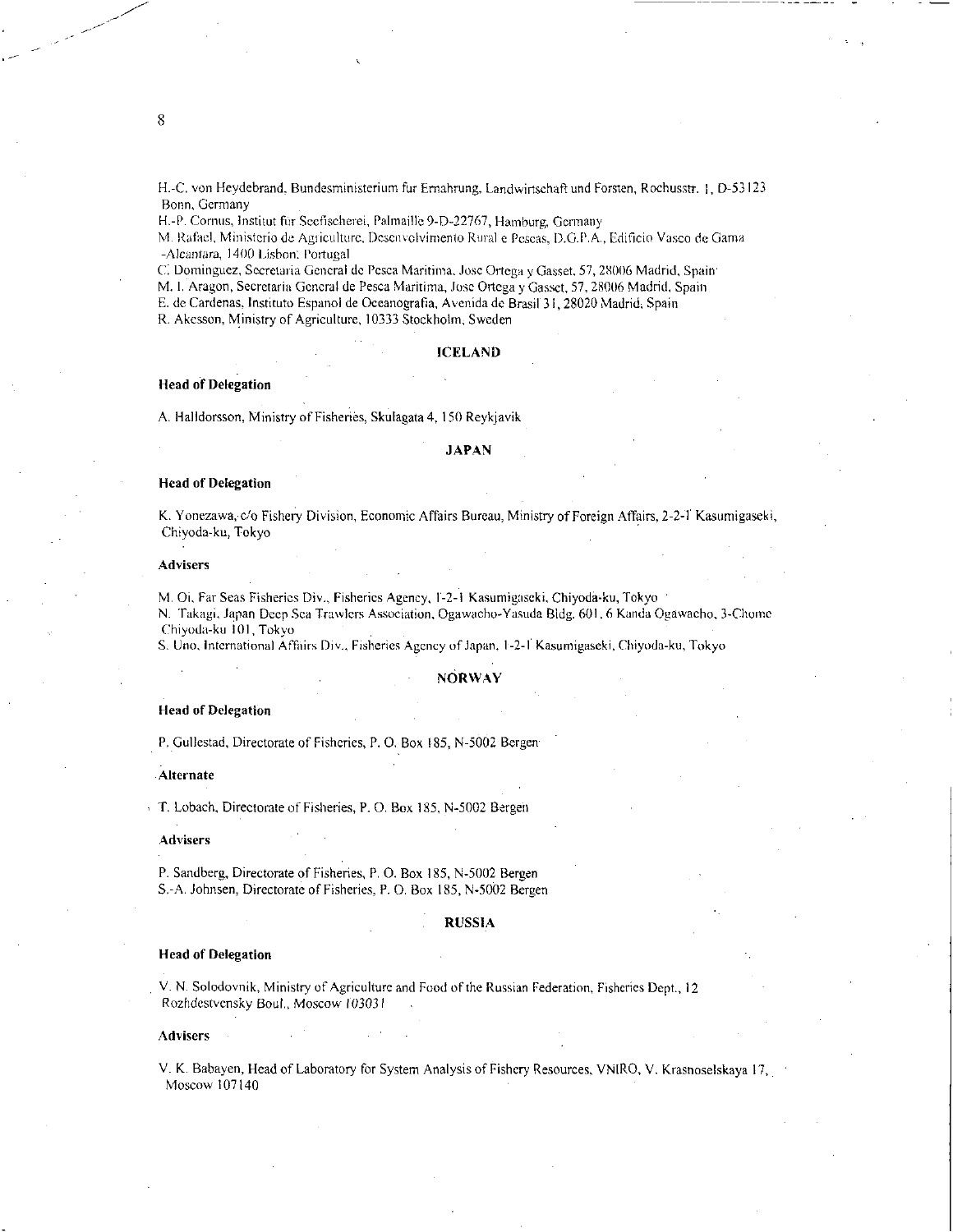Y. Efimov, Russian Embassy, Fisheries Representative, Kristianiagade 5, 2100 Copenhagen, Denmark V. M. Mishkin, General Director, Scientific and Technical Firm "Complex Systems", 5, Kominterna str., P. O. Box 133038, Murmansk

#### UNITED STATES OF AMERICA

#### Head of Delegation

A. Rosenberg, National Marine Fisheries Service, I Blackburn Dr., Gloucester, MA 01930

#### **Advisers**

C. Juhand, National Marine Fisheries Service, I Blackburn Dr., Gloucester, MA 01930 P. A. Kurkul, National Marine Fisheries Service, 1 Blackburn Dr., Gloucester, MA 01930

R. Mayo, U.S. Dept. of Commerce, NOAA/NMFS, 166 Water St., Woods Hole, MA 02543

W. J. Quigley, Coast Guard Liaison, Dept. of State, Office of Marine Conservation, 2201 C. St. NW, Room 5806, Washington, DC 20520

• F. M. Scrchuk, NOAA/NMFS, Northeast Fisheries Science Center, 166 Water St., Woods Hole, MA 02543 -1097

#### SECRETARIAT

G. Moulton, Statistical Officer

B. J. Cruikshank, Senior Secretary

M. Hansen (Greenland Home Rule), Denmark Office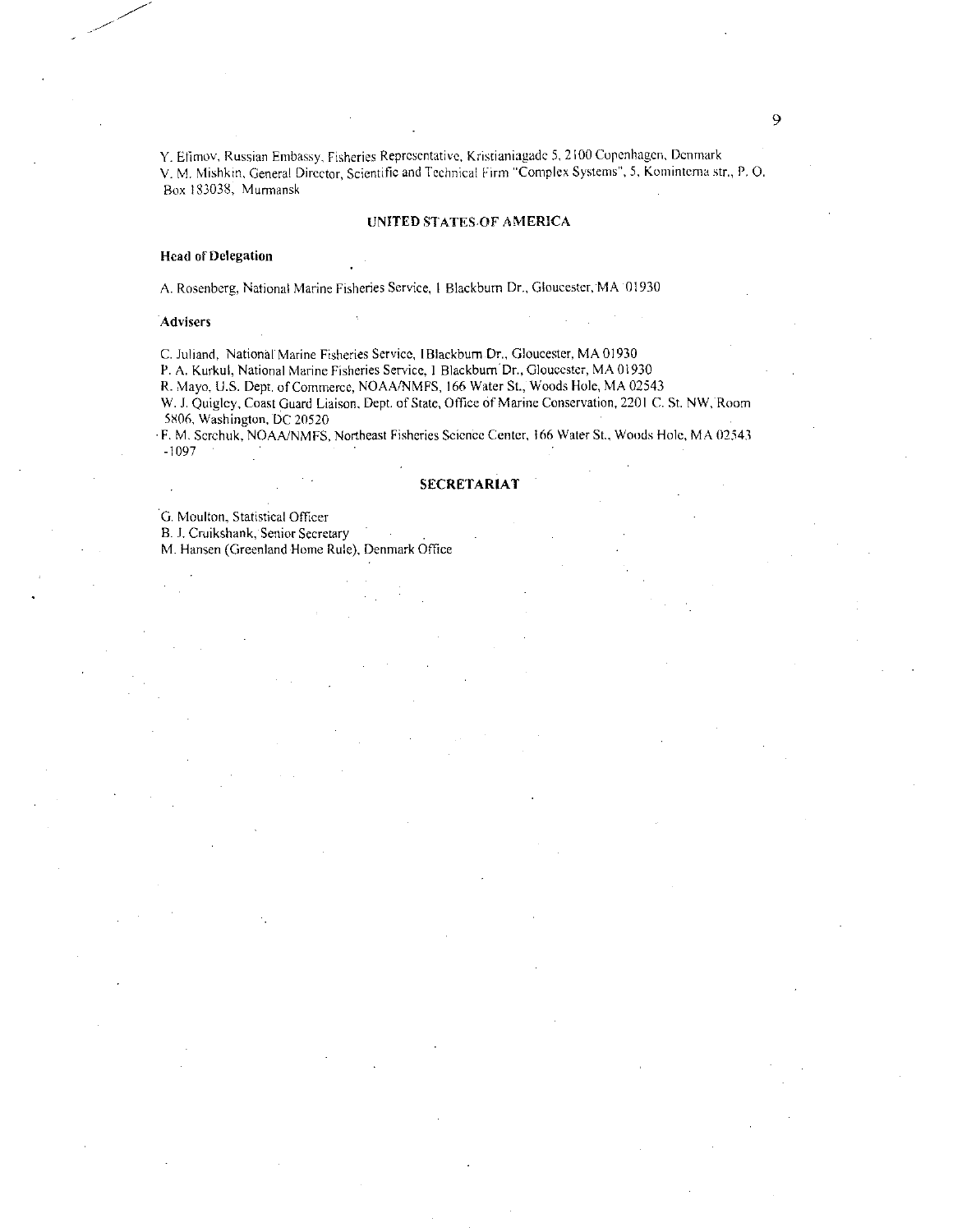# Annex 2. Agenda

- $1.$ Opening by the Chairman, P. Gullestad (Norway)
- 2. Appointment of Rapporteur
- 3. Adoption of Agenda
- 4. Introduction into the concept of "Precautionary Approach" and management
	- a) Presentation by the Chairman P.Gullestad, Chairman of the Fisheries Commission
	- b) Presentation by the Co-Chairman, H.-P. Cornus, Chairman of the Scientific Council
- 5. Discussion of the Scientific Council Workshop recommendations
- 6. Discussion of the Contracting Parties' presentations on the possible management actions of precautionary approach regarding their national experience
- 7. Presentation of possible management actions and/or management options for the stocks in the NAFO Regulatory Area (from the Scientific Council Workshop in March 1998)
	- a) Relations between management objectives and advice on precautionary approach
- 8. Recommendations to the Fisheries Commission
- 9. Other matters
- 10. Adoption of Report
- II. Adjournment